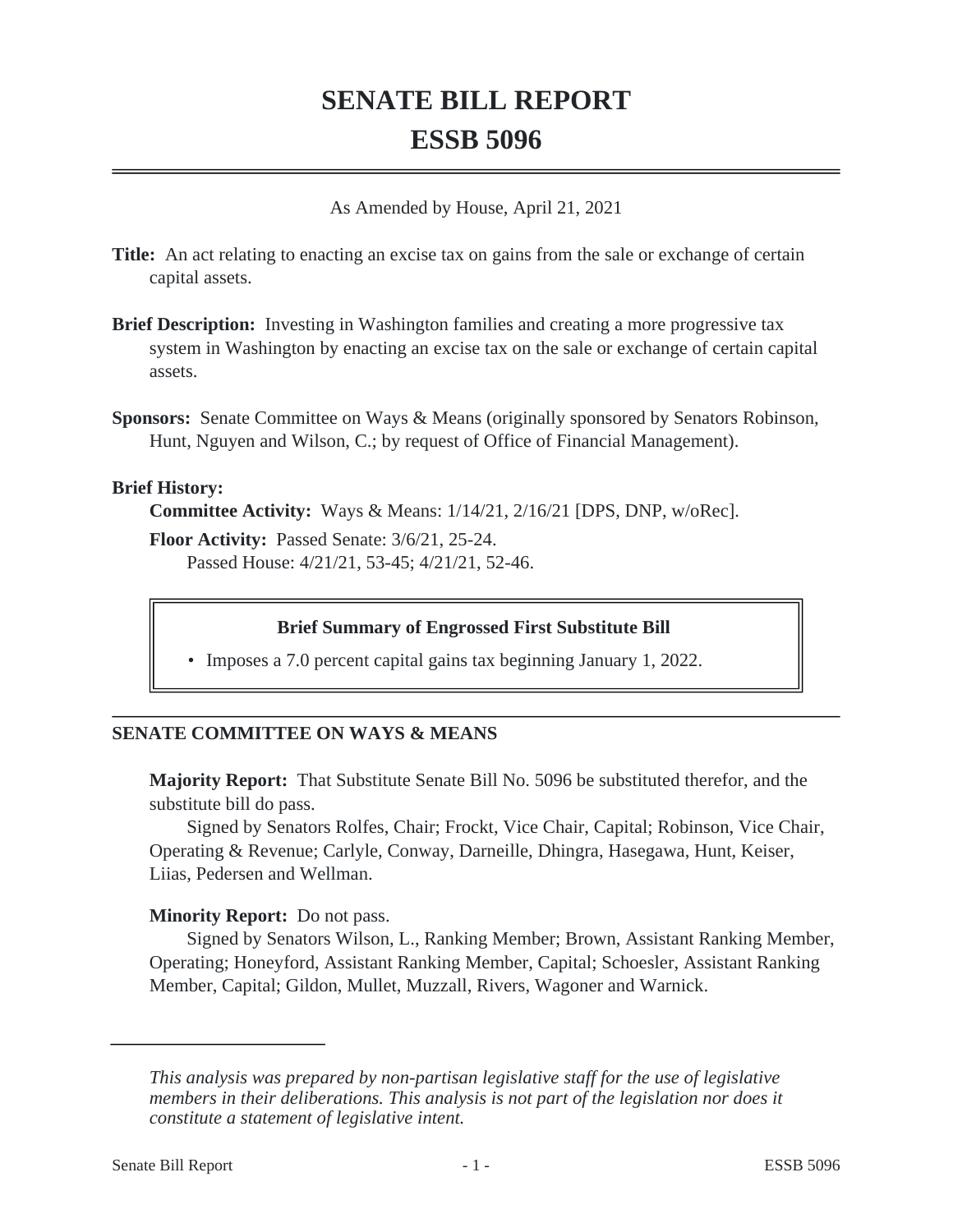**Minority Report:** That it be referred without recommendation. Signed by Senator Van De Wege.

**Staff:** Jeffrey Mitchell (786-7438)

**Background:** A capital gains tax (CGT) is a tax on the profit realized on the sale of noninventory assets purchased at a lower price than the sales price. Common examples are capital gains realized from the sale of stocks, bonds, mutual funds, boats, and real estate. Under the federal tax code, individuals and corporations pay income tax on the net total of all their capital gains just as they do on other sorts of income. For individuals, the amount of federal CGT depends on the tax bracket of the individual and the amount of time the capital asset was held before being sold. Short-term capital gains are taxed at the individual's ordinary income tax rate, and are defined as capital assets held for a year or less before being sold. Currently, long-term capital gains are generally taxed at a preferential rate in comparison to ordinary income for federal income tax purposes. In 2021, the top marginal rate on ordinary income is 37 percent compared with a top marginal rate of 20 percent for long-term capital gains. In addition to the federal tax, capital gains are often subject to state income taxes. Most states do not have separate capital gains tax rates. Instead, most states tax capital gains as ordinary income subject to the state's income tax rates.

**Summary of Engrossed First Substitute Bill:** Beginning January 1, 2022, an annual state net CGT is imposed on the sale or other voluntary exchange of long-term capital assets by individuals. The tax rate is 7.0 percent. Generally, the tax rate is applied to the capital gains amount reported on the individual's federal income tax return. For resident individuals, all capital gains from the sale or exchange of intangible personal property, such as stock, are allocated to Washington. Capital gains from real estate transactions are allocated to Washington if the real property is located in Washington. Generally, capital gains from the sale or exchange of tangible personal property are allocated to Washington if the property was located in Washington at the time of the transaction.

All taxpayers must file with the state Department of Revenue (DOR), a CGT return for each taxable year; however, a person with no tax liability is not required to file a tax return. The due date of the state CGT return is the due date for the federal income tax return, unless otherwise required by DOR. The first state CGT returns are due in 2023.

The first \$250,000 of capital gains are excluded from the state CGT. Beginning with taxes due and payable in 2024, the \$250,000 amount is adjusted annually by inflation.

Sales or exchanges of some capital assets are explicitly excluded from the state CGT, including:

- all real estate—land and structures;
- controlling interests in a business entity for the portion of the sale or exchange directly attributable to the entity's interest in real property if the sale or exchange was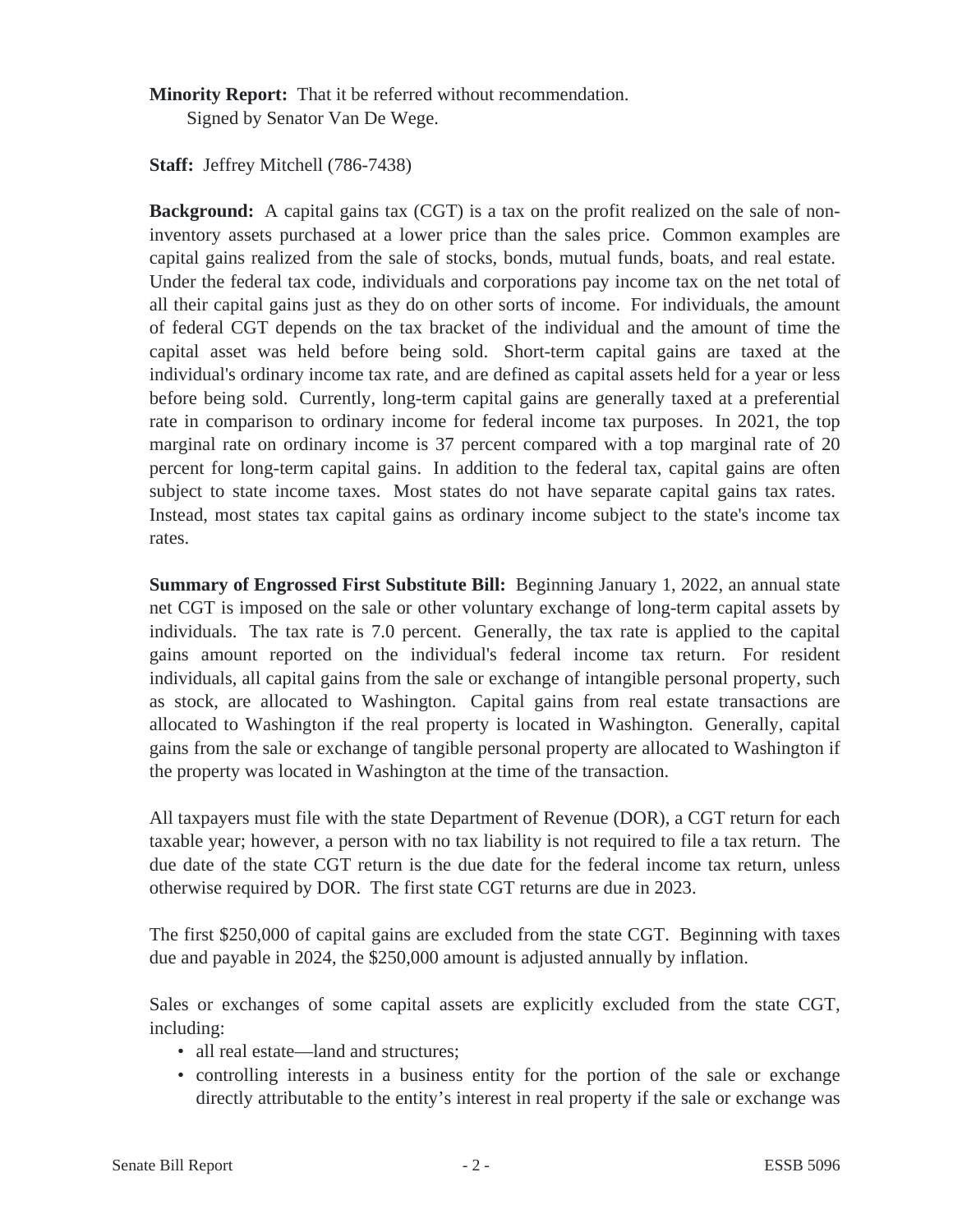subject to real estate excise tax;

- assets held in a retirement account;
- assets transferred as part of a condemnation proceeding;
- livestock related to farming or ranching;
- certain types of property used in a trade or business such as machinery and equipment that have been immediately expensed;
- capital assets acquired and used only for purposes of a trade or business of a sole proprietorship;
- timber and timberlands; and
- goodwill received from the sale of a franchised auto dealership.

A deduction is provided for the sale of substantially all of a qualified family-owned small businesses. A qualified family-owned business is a business where:

- the owner of the business held a qualifying interest for at least eight years immediately before the sale or transfer of the business;
- the owner of the business or their family member materially participated in operating the business for at least five of the last eight years; and
- the business had worldwide gross revenue of \$10 million or less in the 12-month period preceding the sale or transfer of the business—beginning with taxes due and payable in 2024, the \$10 million amount is adjusted annually by inflation.

Revenues from the tax, and any associated interest and penalties, are distributed as follows: The first \$350 million of state CGT revenues received each year are deposited into the state Education Legacy Trust Account; the next \$100 million is deposited into the state general fund; and the remainder is deposited into a new Taxpayer Fairness Account. Beginning with taxes due and payable in 2024, the \$350 and \$100 million amounts are adjusted by inflation.

To avoid taxing the same sale or exchange under both the business and occupation tax  $(B&O)$  and capital gains tax, a credit is allowed against the  $B&O$  tax for any capital gains tax owed on the sale or exchange of the capital asset.

# **Appropriation:** None.

**Fiscal Note:** Available.

# **Creates Committee/Commission/Task Force that includes Legislative members:** No.

**Effective Date:** Ninety days after adjournment of session in which bill is passed.

**Staff Summary of Public Testimony on Original Bill:** *The committee recommended a different version of the bill than what was heard.* PRO: This bill is a way to help balance the regressive tax structure in Washington. This bill is a key piece to support the proposed expenditures in the Governor's budget. Due to the lasting effects of institutional racism,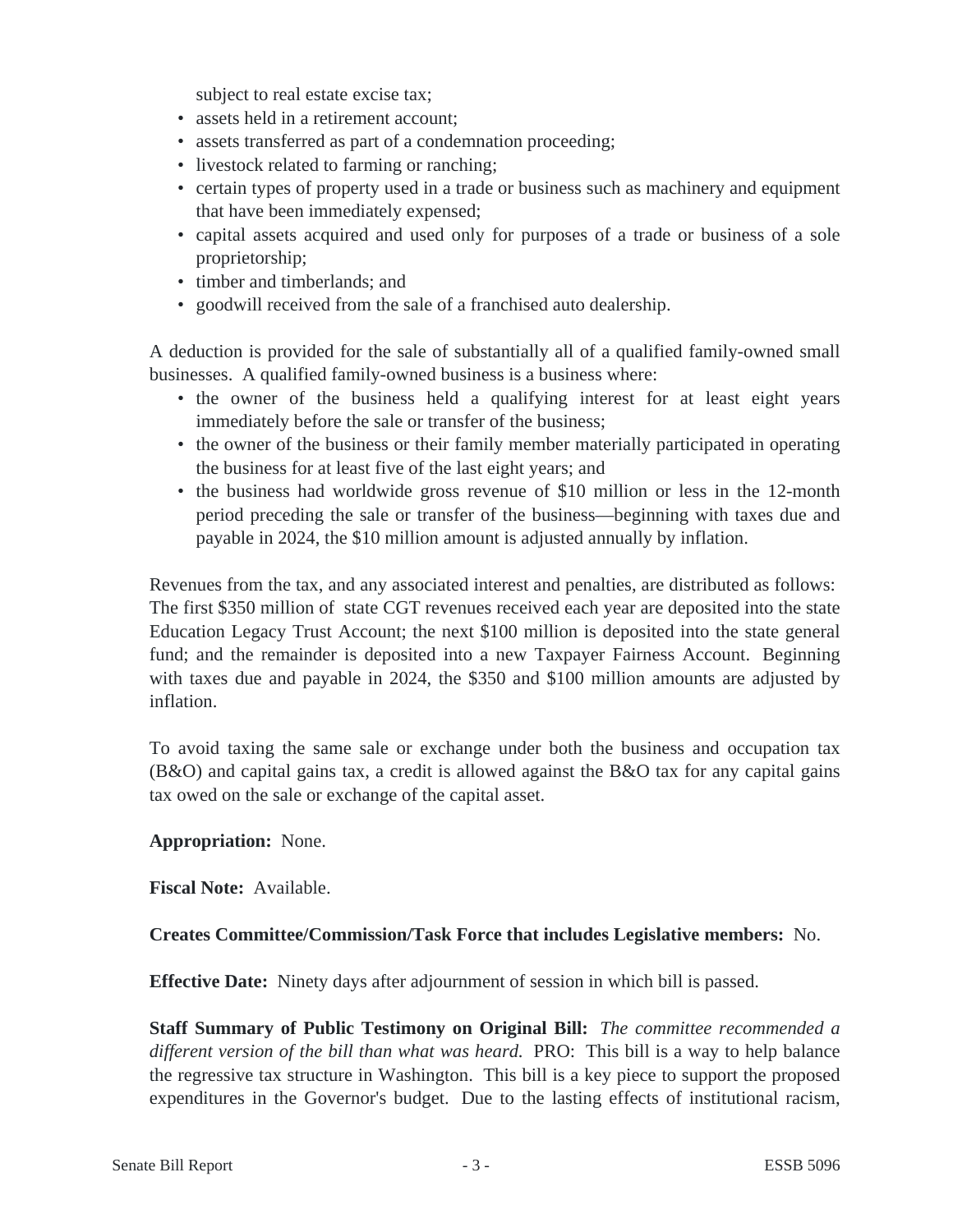capital assets remain concentrated among a small group of very wealthy and almost exclusively white households. Taxing these households and investing the revenue in education, healthcare, childcare, and other community needs would begin to address the widening wealth gap. Passing this bill would stimulate the economy and create thousands of jobs. Washington is one of only nine states that does not tax capital gains. If you are worried about the wealthy fleeing our state, there are not too many other places they can go where they would not be subject to a similar tax. Our tax code is upside down. People with the lowest incomes pay more in state taxes than the highest income households, which exacerbates the racial wealth gap. This is a serious social justice issue. The wealthy can and should pay their fair share. The argument that a capital gains tax is bad for business rings pretty hollow when many of the states ranked higher than Washington in terms of business climate have a capital gains tax. Fewer than 60,000 taxpayers would pay the tax. Please look at funding the working families tax exemption program. Progressive taxation is a key priority. This is a fairer way for the state to pay its bills. Exemptions and thresholds will encourage taxpayers to game the system. A broader base and lower rate is preferable. The state should have a tax structure that generates adequate revenue and is fair and racially equitable. Our tax structure is the most regressive in the nation. Fifty-nine percent of Washingtonians surveyed supported a capital gains tax to help pay for education. It is time that low-income people stop footing the bill for public services. This state is a tax shelter while so many others do not have a cent in their bank accounts. This tax will help create jobs, get workers and businesses back online, and reinvest in needed supports and services. Washington continues to lag well behind the rest of the nation in funding services for people with development disabilities. The development disabilities community was already in crisis before the pandemic struck. The revenues generated in this bill will help prioritize these services. A more equitable tax structure will help make our state a place where we can live, work, and play with a sense of pulling together. This bill will allow Washington to tap a small portion of wealth to finance critical investments. This is a just and fair revenue package that will make our state better and improve the regressive nature of our state's tax structure. Societies that are more unequal have lower life expectancies than societies that are more equal. This bill will help correct our unfair and unhealthy and regressive tax structure.

CON: A capital gains tax is not an excise tax, it is an income tax. A capital gains tax is an unconstitutional income tax. A capital gains tax is very volatile. California amended its constitution to take it off the balance sheet so it would stop wrecking their budget process. A recession is a bad time to be asking for more money, especially when state tax revenues are up over the past three years. The inclusion of the emergency clause is an abuse of the people's right to referendum. This bill is bad policy, bad economics, and bad governance. This is a time when the focus should be on economic recovery and removing obstacles, not increasing taxes. At the very least, the Legislature should do no harm. We need economic recovery right now, not tax increases. The voters have rejected an income tax ten times. The last time was in 2010 when 65 percent of the voters rejected the proposal. The voters understand that once this Pandora's box is open where an income tax is imposed on some of us, it will soon be imposed on all of us. This bill will negatively impact small and large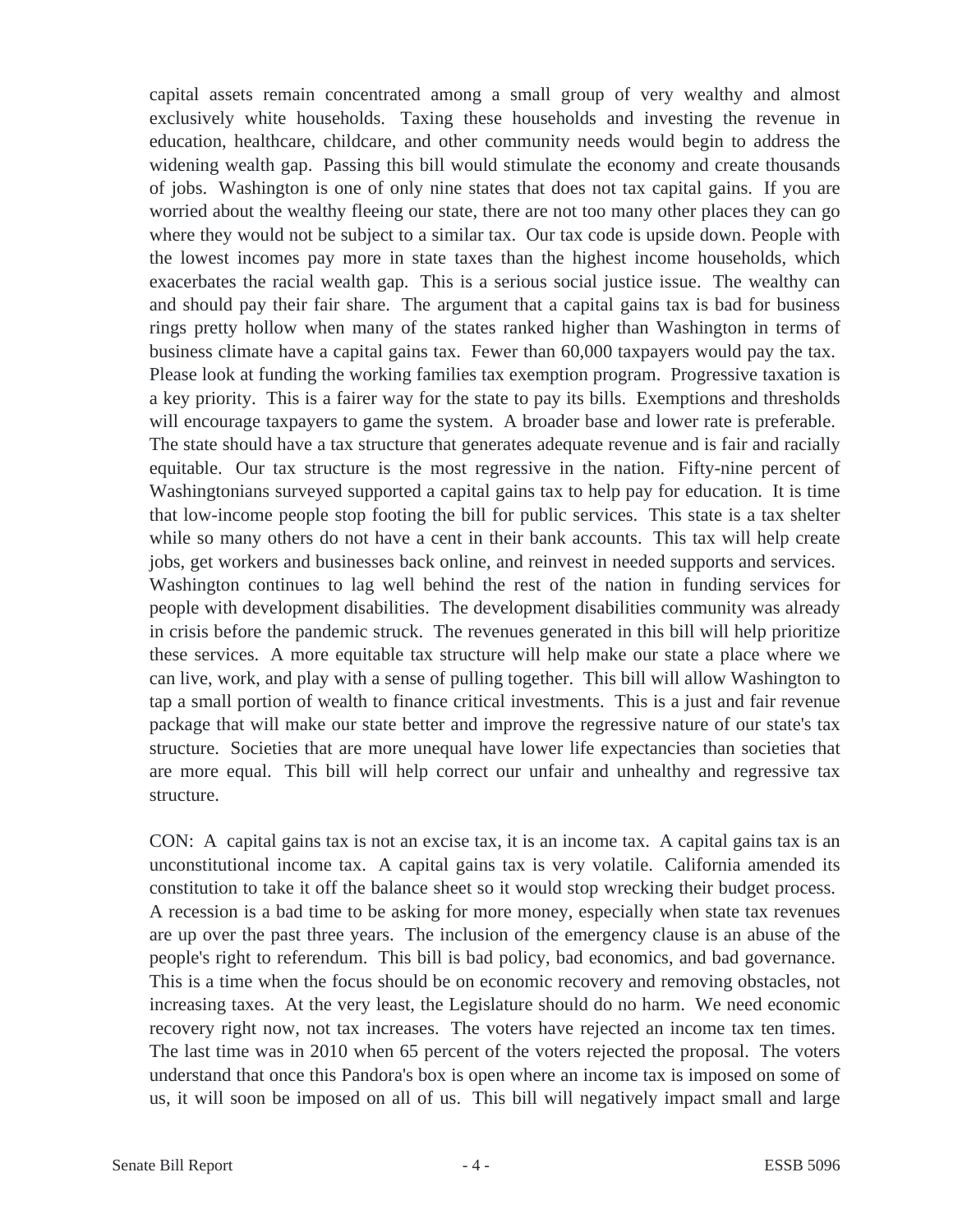businesses alike by diminishing their owners' financial risk and sacrifice personal talent if they are fortunate enough to benefit from their efforts. This is the wrong direction for our state to go in. For small business owners, their business's value is their retirement. This bill treats different structures differently. Sole proprietorships have an exemption but other small business types such as partnerships and limited liability companies do not have an exemption. There is an inconsistency with federal law with respect to loss carry forwards. Paying a 9 percent tax when we sell our business to retire will devastate us. Capital gains are not a consistent source of income. This tax is illegal under our state constitution. A capital gains tax will discourage investment in farms and businesses that grow our food and grow our economy. Recently, the state real estate excise tax (REET) has almost doubled. It is now the highest tax rate in the country. Adding a capital gains tax on top of the REET will increase the burden substantially and make it difficult for our business to continue to produce much needed affordable housing. Having such a low threshold is unfair. A lot of business owners lost a substantial amount of business during the pandemic and are trying to recoup some of the losses on the stock market. It is not the right time to impose a new tax when so many of our small businesses are still shut down. The sale of a small business forms the backbone of many retirements. A 9 percent tax will carve out a substantial amount right off the top. Imposing a tax on housing of four or more units will be detrimental. Because of the recent substantial increases to the REET, real estate should be completely exempted from this tax. When it comes to new taxes, the voters should decide. It is a fallacy to think this bill would only tax the wealthy—it is going to impact low- and moderate-income people as well. For example, a lot of people own a little bit of rental property. When they sell it, they will owe a Washington capital gains tax. This is effectively a tax on creativity, innovation, job creation, and risk taking. It penalizes small business owners who grow their businesses and become successful. A capital gains tax is an inconsistent tax and an unfair tax. The construction industry is capital intensive. A capital gains tax makes this industry less economically efficient.

OTHER: Capital gains have extreme volatility and this would be the seventh highest tax rate in the country. The thresholds are so low that it will capture many retirees. It will also impact those who invested while they worked and are now selling to retire. Furthermore, the thresholds are not tied to inflation. We are not aware of another state not allowing loss carry forwards. This tax will apply to real estate, which is already subject to a number of other taxes creating a layering effect. This bill deviates from the federal capital gains tax. Despite having one of the best economies in the country, Washington is ranked 39th in community-based spending on people with developmental disabilities so we are encouraged by the additional revenue this bill would generate.

**Persons Testifying:** PRO: Senator June Robinson, Prime Sponsor; Jacob Vigdor, University of Washington; Darrell Johnson, NA; Courtney Williams, Community Employment Alliance; Cynthia Stewart, League of Women Voters of Washington; Scott Merriman, Office of Financial Management; Jack Brumbaugh, Department of Revenue; Seth Dawson, Community Employment Alliance; Julia Buck; Matthew Lang, Seattle Transit Riders Union; Summer Stinson, Economic Opportunity Insitute; Andrew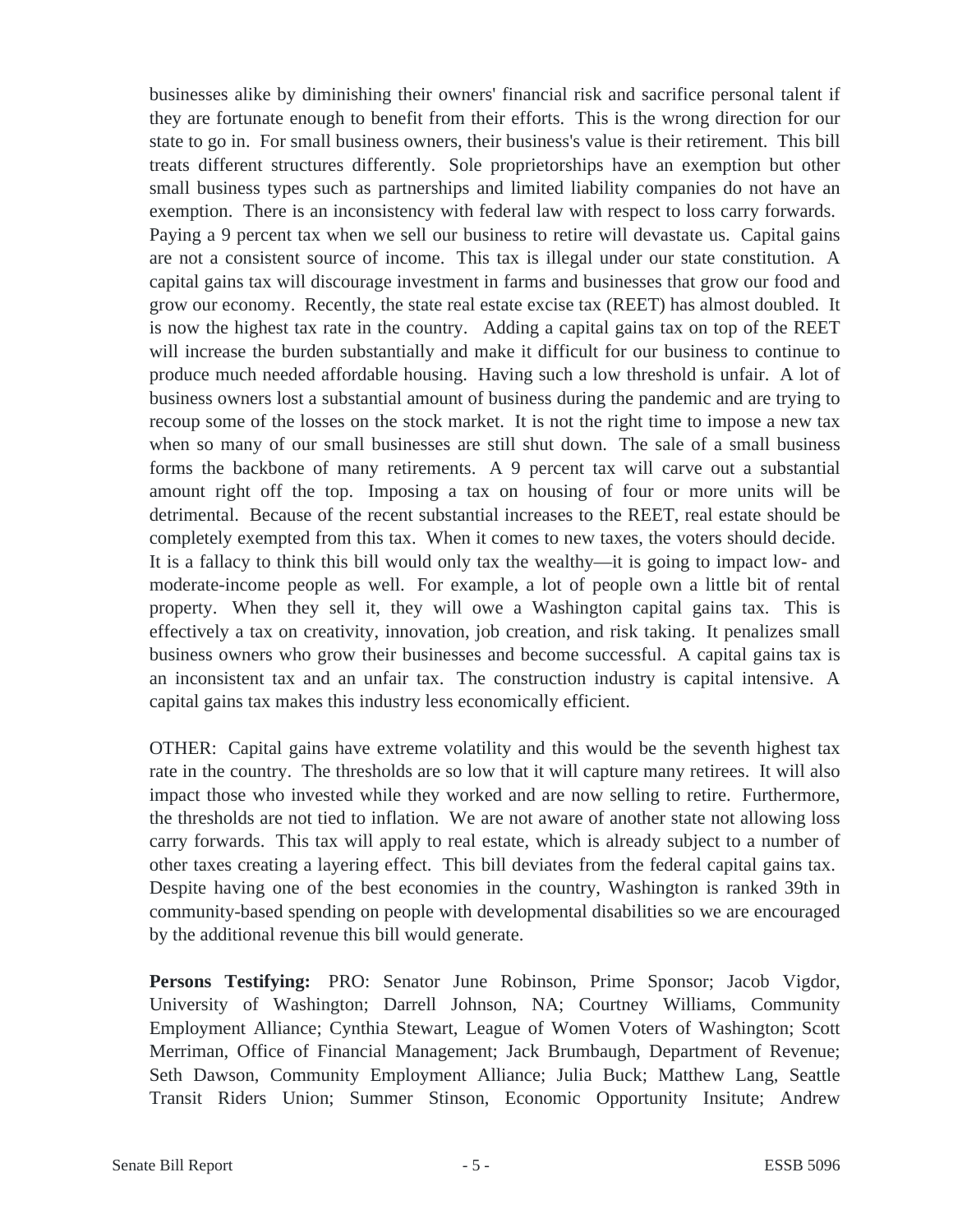Villeneuve, Northwest Progressive Institute; Stephen Gillett; Martha Burke; Nina Crocker; Emily Murphy, NARAL Pro-Choice Washington; Retired Public Employees Council; Children's Alliance; Todd Foster, The Foster Group, Inc.; Robert Cruickshank, Washington's Paramount Duty; Katrina Simmons, Retired Public Employees Council; Aaron Czyzewski, Food Lifeline; Claudia Balducci, King County Council; Brittany Williams, Home Care Aide/SEIU 775 Caregiver; Andy Nicholas, Washington State Budget & Policy Center; Sonya Campion, Campion Foundation; Zak Nelson, SEIU 925; Dr. Mark Vossler, Washington Physicians for Social Responsibility; Jennifer Bereskin, RAP Resident Action Project Steering Committee & WLIHA Board Member; Clifford Cawthon, MLK County Working Families Party.

CON: Jason Mercier, Washington Policy Center; Ryan Ottele; Tommy Gantz, Association of Washington Business; Tim Eyman, Permanent Offense; Kenneth Moninski; Mark Johnson, Washington Retail Association; Jeff Pack, Me; Lois Cook, America's Phone Guys; Bill Stauffacher, Independent Insurance Agents & Brokers of Washington; Building Industry Association of Washington; Wayne Lunday, National Association of Insurance and Financial Advisors; Greg Seifert, Washington Association of Health Underwriters; Steve Miller, Pacific Propane Gas Association; Matthew Nichols; Patrick Connor, NFIB; Kevin Wallace, Wallace Properties, Inc.; Don Arsenault, CCIM, Washington Self-Storage Association & CCIM Institute; Sharon Lewis; Ashley Cooper; Jack Field, Washington Cattle Feeders Association; Tracy Doriot; Jim Lusk, Retirement Nationwide, Inc.; Christophe Allen, Acme Fuel Company; Tom Davis, Washington Farm Bureau; Tom Hatcher; Richard Beeson; Debra Manjarrez; Steve Edwards; Michael Eisenberg; Gary Smith, Independent Business Association; Chester Baldwin, Washington Business Properties Association; BOMA; Rental Housing Association; Manufactured Housing Communities; ICSC; Kenneth Rosenkranz; Brian Hess; Jerry VanderWood, AGC of Washington; Jake Jacobson, Osborne Construction and AGC; Adrian Bradford, COR Cellars & Vineyards; Mark Streuli, Washington Cattlemens Association; Ted DeVol; Sharon Hanek; Paul Schmidt; Russell Millard, Park Preservations LLC; Dan Piantanida, GP Realty Finance, Inc; Codi Winans; Jeffrey Slotnick, Setracon Inc.; Aaron Lang; Pamela Manley; Gary Wray; Tad Sommerville; Dan Jennings; Susan Gonzales; Daniel Schiffelbein.

OTHER: Adrienne Stuart, Developmental Disabilities Council; Jared Walczak, Tax Foundation; Moriah Banasick, Washington State Society of Certified Public Accountants; Joseph Bishop-Henchman, National Taxpayers Union Foundation; Joseph Carroll.

# **Persons Signed In To Testify But Not Testifying:** No one.

# **EFFECT OF HOUSE AMENDMENT(S):**

- Deposits all proceeds from the tax, and any associated interest and penalties, into the Education Legacy Trust Account.
- Exempts sales or exchanges of interests in a privately held entity to the extent that any long-term capital gain or loss is directly attributable to the real estate owned directly by the entity.